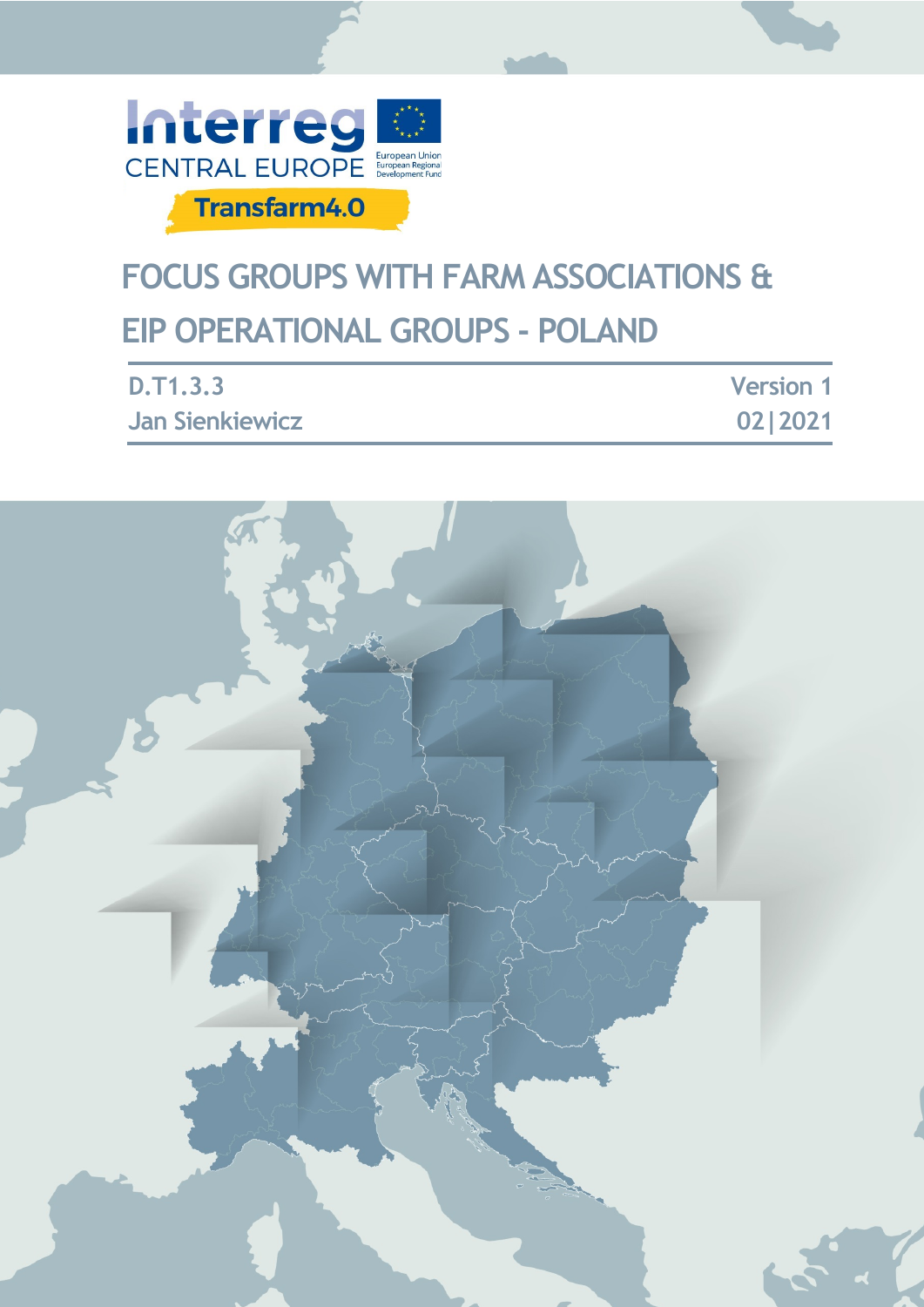



#### **Contents**

| C. RESULTS                                                                    |  |
|-------------------------------------------------------------------------------|--|
| 1.3. Examples of existing initiatives (e.g. results from EIP-Agri-Projects) 5 |  |
|                                                                               |  |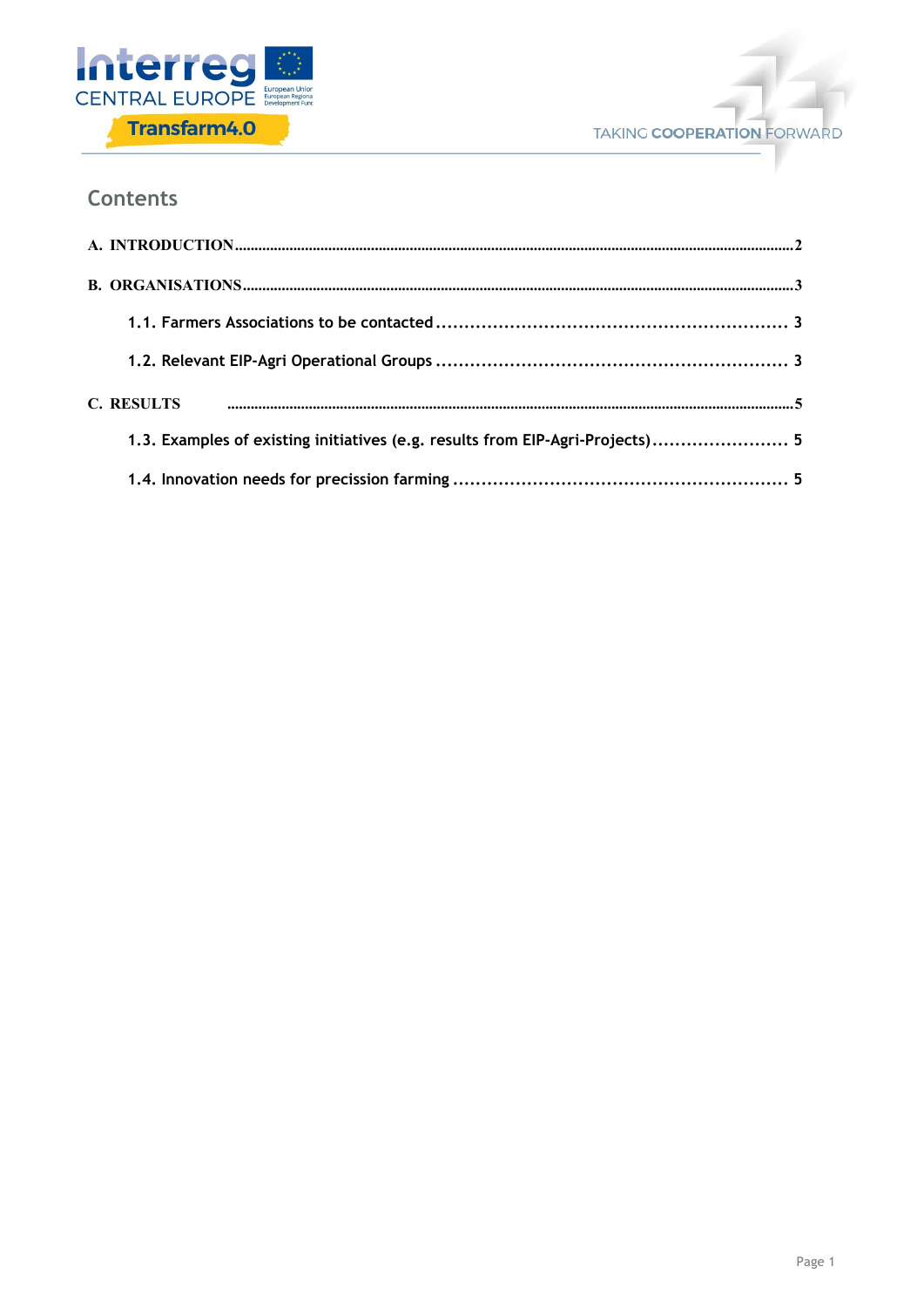



# **A.Introduction**

The aim of this task is to interview representatives of farms associations and EIP operational groups and learn how tech trajectories of PF are influencing them and how they could be led to catch the farmers needing. There were online and face to face meetings during which subjects of PF technical aspects were discussed and evaluated.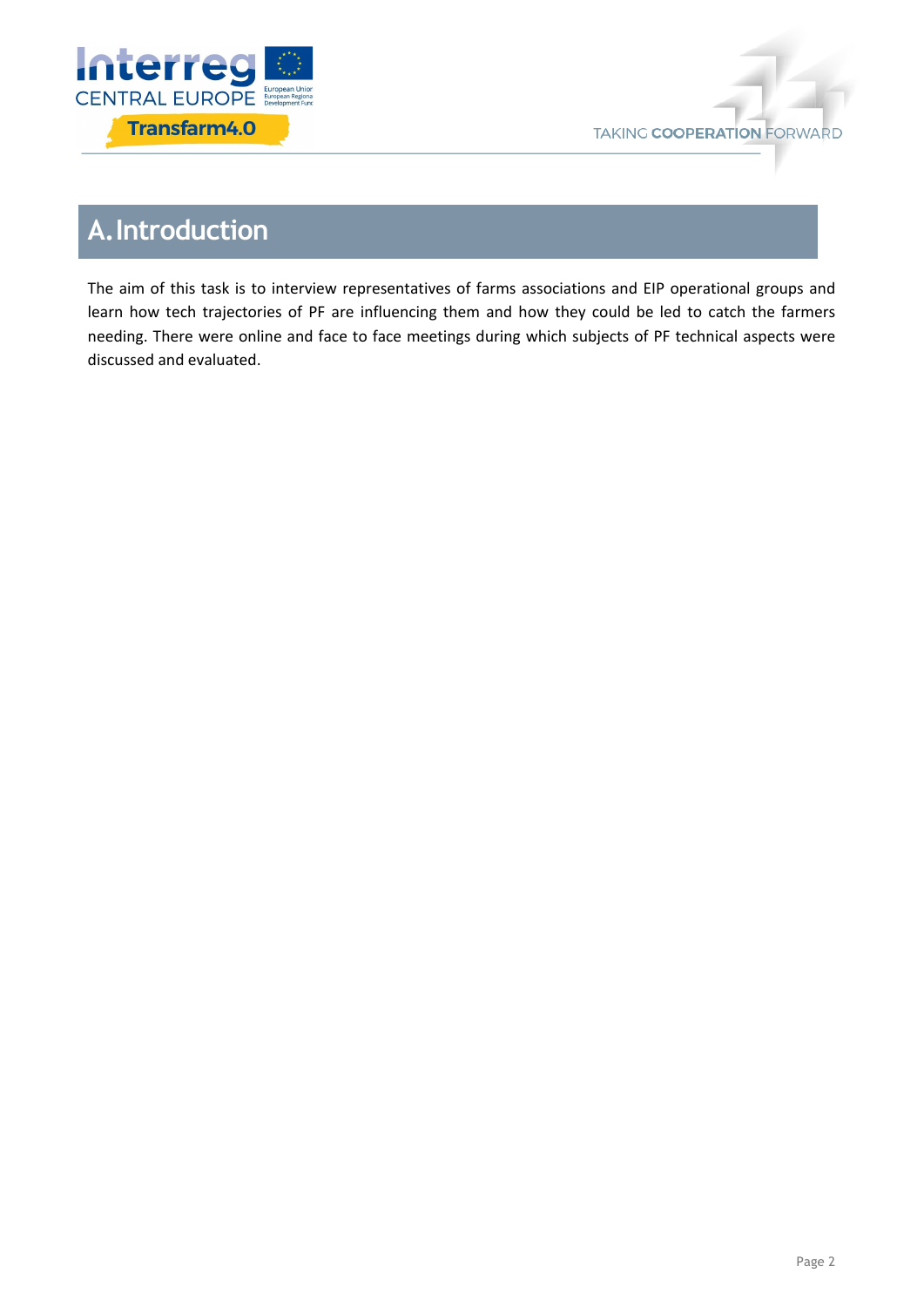



## **B.Organisations**

#### **1.1. Farmers Associations to be contacted**

During prepparation of the state of the art report we have contacted representative of the Polish Agricultural Cluster www.klaster-rolny.pl from norther poland represented by KIRG specialist mr. Paweł Materka

#### **1.2. Relevant EIP-Agri Operational Groups**

The Technology Transfer Center of the University of Agriculture in Krakow (CTT UR) takes care of their use and implementation into business. The purpose of the the Technology Transfer Center of the University of Agriculture in Krakow is to commercialize the results of scientific research and R&D works and development, with a particular focus on technology transfer from science to business. The Technology Transfer Centre of the University of Agriculture in Krakow seeks contacts with companies interested in development through cooperation with the University of Agriculture. Cooperation between the researchers of the University of Agriculture and business entities is the responsibility of Technology Transfer Centre. Its tasks comprise: transfer of research results to the national economy,activities focused at intellectual property protection, creating a cooperation network between science and national economy to facilitate and identify the flow of innovative technologies and knowledge. Commercialization at the University of Agriculture in Krakow is carried out using the indirect commercialization method through a special purpose vehicle (SPV) and the direct commercialization method - by selling the results of scientific research and development works or know-how related to these results.CTT UR implements national and international projects related to the development of science and increasing the competitiveness of enterprises. CTT UR cooperates in the fields of the economy in which the University of Agriculture in Krakow conducts research (including agriculture, horticulture, forestry, biotechnology, food technology).

Consulted representatives:

**JERZY PRÓCHNICKI -** Independent Agricultural Expert. Expert knowledge base: zootechnical studies; 12 years in management of a large farm; PhD in crop protection and fertilization; 27 years at Bayer, from field representative, through Country Business Manager, Global Regulatory Manager in HQ, to Director of Development and Registration for the Country Group; co-founder of the Polish Association for Plant Protection and cofounder and Board Member of the Polish Sustainable Agriculture Association "ASAP"

**TOMASZ CZECH -** Director of Technology Transfer Center at University of Agriculture in Krakow Associate Professor of UAK in Agronomy, 5 months of postdoctoral internship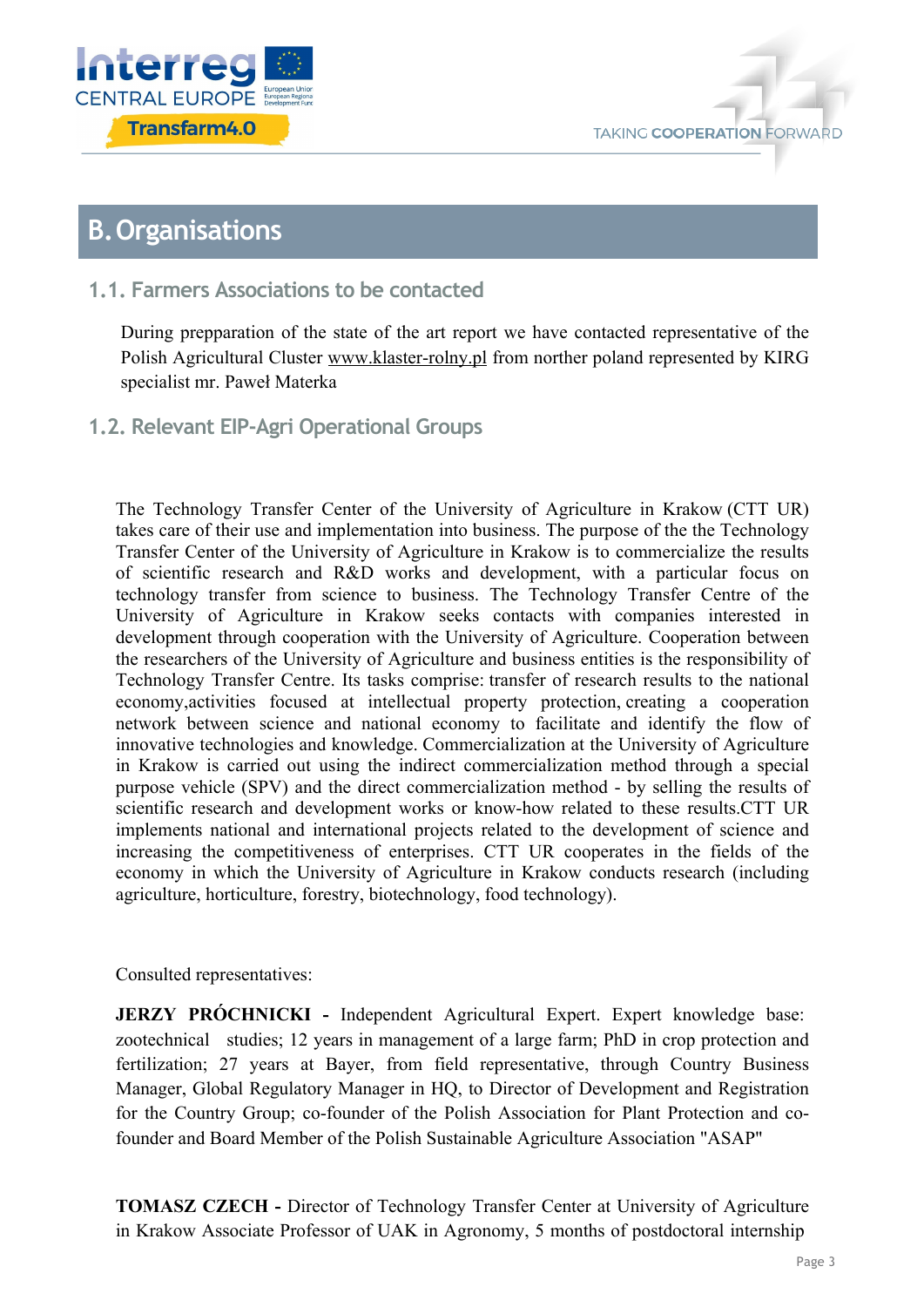

at the University of Almeria (Spain), in the Research group "Analytical Chemistry of Contaminants" part of Andalusian Center for the Assessment and Monitoring of Global Change (CAESCG), Agrifood Campus of International Excellence, ceiA3 (from February to July 2014), 2 months Internship at the Stanford University (USA), under the TOP 500 innovators programme, Professional development program in the field of Science Management and Commercialization. Research interests: sustainable agriculture, environmental monitoring, precision agriculture, soil contamination and soil quality.

**WOJCIECH PRZYWAŁA -** Commercialization Specialist - Technology Broker at the Innovation Center of the University of Agriculture in Kraków Sp. z o.o. He deals with the commercialization of the results of scientific and research works created at the University of Agriculture in Krakow. He participates in many conferences, trainings and industry events in the field of sustainable development, startups, innovation and entrepreneurship.